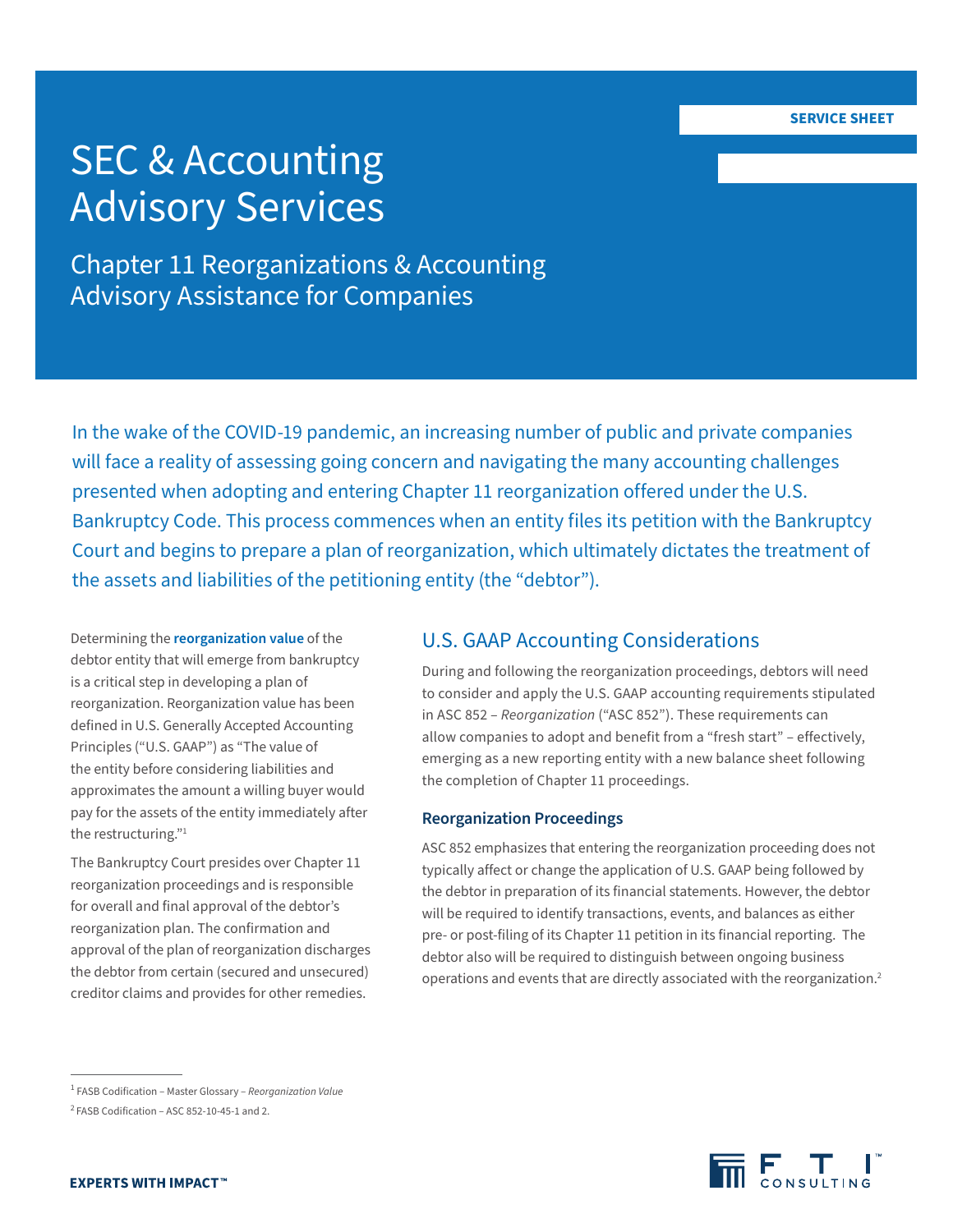## **Fresh-Start Accounting**

Companies emerging from Chapter 11 bankruptcy proceedings and whose plans of reorganization have been approved by the Bankruptcy Court generally have the option to adopt and apply the fresh-start accounting and reporting requirements prescribed under ASC 852-10-45-19 through 45-29. That is, the debtor entity emerging from Chapter 11 bankruptcy generally receives a "fresh start" – its go-forward financial reporting is that of a new reporting entity and therefore may not be directly comparable to prior period reporting.

Entities that adopt fresh-start accounting are required to determine the reorganization value for the emerging (or successor) entity's assets and liabilities in conformity with the principles outlined in ASC 805 – *Business Combinations*. In turn, for this fresh start, assets and liabilities are adjusted to fair value in accordance with accounting requirements for business combinations, and the excess of reorganization value over fair value generally is reported as goodwill in accordance with requirements outlined in ASC 350 – *Intangibles* – *Goodwill and Other*. 3

An entity that does not qualify for fresh-start accounting generally would continue to apply U.S. GAAP outside of ASC 852, and the carrying amounts of its assets would not be adjusted to the reorganization value. Liabilities modified through the confirmed plan of reorganization typically are stated at the present value of the amounts to be paid.





## How Can FTI Help?

In light of the above, FTI can assist Chapter 11 debtors in a variety of ways, both during reorganization proceedings and in the assessment and initiation of fresh-start accounting and reporting. Select FTI capabilities of interest are as follows:

## **Reorganization Proceeding & Accounting Assistance**

Our SEC Accounting and Advisory practice can provide interim management and support staff across the accounting and finance functions to assist with accounting for restructuring activities. Specifically, our team can assist in preparation of financial statements and disclosures, ensuring a company's reporting is reflective of changes in a plan of reorganization, types of asset claims, and pre- and post-petition asset and liability balances.

We can also assist management in revisiting key accounting judgments and estimates as well as disclosures such as liquidity and capital resources, critical accounting policies and pro forma financial statement information. Our team is highly experienced in performing the necessary analysis and documentation of accounting judgments and estimates in these areas, and can also assist management in preparing its necessary disclosures.

## **Liquidity Assessment & Organization Review Pursuant to Reorganization**

FTI's Office of CFO Solutions practice possesses the crossindustry knowledge and experience to drive necessary improvements in finance and accounting processes, operations and systems. Our team can quickly assess the debtor's liquidity forecast and capital needs, while developing enhanced corporate structures and processes to support the reorganization plan while optimizing the post-Chapter 11 business.

<sup>3</sup> FASB Codification – ASC 852-10-45-20.